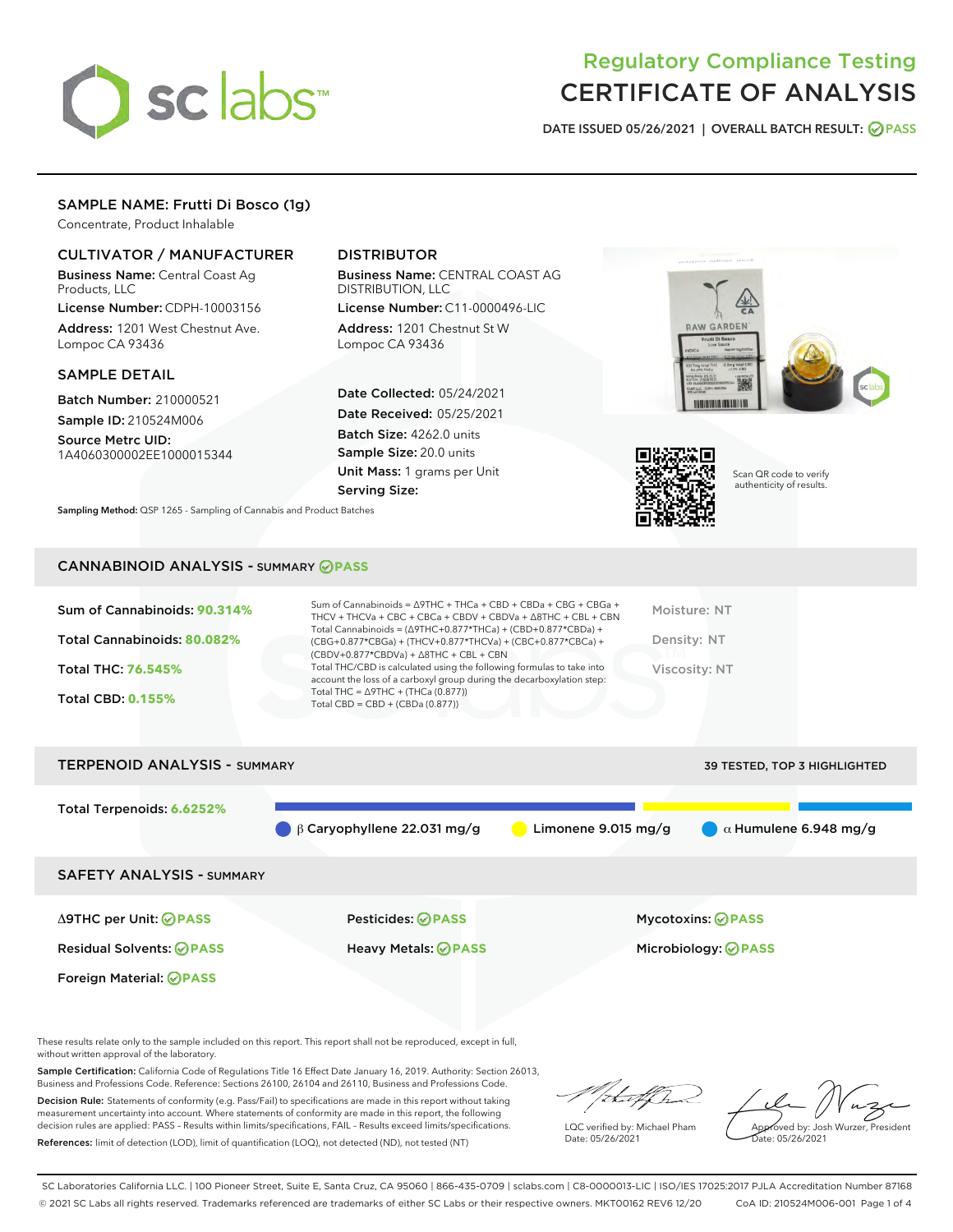



FRUTTI DI BOSCO (1G) | DATE ISSUED 05/26/2021 | OVERALL BATCH RESULT: 2 PASS

## CANNABINOID TEST RESULTS - 05/25/2021 2 PASS

Tested by high-performance liquid chromatography with diode-array detection (HPLC-DAD). **Method:** QSP 1157 - Analysis of Cannabinoids by HPLC-DAD

TOTAL CANNABINOIDS: **80.082%** Total Cannabinoids (Total THC) + (Total CBD) +

(Total CBG) + (Total THCV) + (Total CBC) + (Total CBDV) + ∆8THC + CBL + CBN

TOTAL THC: **76.545%** Total THC (∆9THC+0.877\*THCa)

TOTAL CBD: **0.155%**

Total CBD (CBD+0.877\*CBDa)

TOTAL CBG: 2.09% Total CBG (CBG+0.877\*CBGa) TOTAL THCV: 0.258%

Total THCV (THCV+0.877\*THCVa)

TOTAL CBC: 1.034% Total CBC (CBC+0.877\*CBCa)

TOTAL CBDV: ND Total CBDV (CBDV+0.877\*CBDVa)

| <b>COMPOUND</b>  | LOD/LOQ<br>(mg/g)          | <b>MEASUREMENT</b><br><b>UNCERTAINTY</b><br>(mg/g) | <b>RESULT</b><br>(mg/g) | <b>RESULT</b><br>(%) |
|------------------|----------------------------|----------------------------------------------------|-------------------------|----------------------|
| <b>THCa</b>      | 0.05/0.14                  | ±20.530                                            | 798.85                  | 79.885               |
| <b>A9THC</b>     | 0.06 / 0.26                | ±2.231                                             | 64.86                   | 6.486                |
| <b>CBGa</b>      | 0.1 / 0.2                  | ±0.93                                              | 17.8                    | 1.78                 |
| <b>CBCa</b>      | 0.07/0.28                  | ±0.498                                             | 10.19                   | 1.019                |
| <b>CBG</b>       | 0.06 / 0.19                | ±0.210                                             | 5.33                    | 0.533                |
| <b>THCVa</b>     | 0.07/0.20                  | ±0.140                                             | 2.94                    | 0.294                |
| <b>CBDa</b>      | 0.02/0.19                  | ±0.052                                             | 1.77                    | 0.177                |
| <b>CBC</b>       | 0.2 / 0.5                  | ±0.04                                              | 1.4                     | 0.14                 |
| $\triangle$ 8THC | 0.1 / 0.4                  | N/A                                                | <b>ND</b>               | <b>ND</b>            |
| <b>THCV</b>      | 0.1/0.2                    | N/A                                                | <b>ND</b>               | <b>ND</b>            |
| <b>CBD</b>       | 0.07/0.29                  | N/A                                                | <b>ND</b>               | <b>ND</b>            |
| <b>CBDV</b>      | 0.04/0.15                  | N/A                                                | <b>ND</b>               | <b>ND</b>            |
| <b>CBDVa</b>     | 0.03/0.53                  | N/A                                                | <b>ND</b>               | <b>ND</b>            |
| <b>CBL</b>       | 0.06 / 0.24                | N/A                                                | <b>ND</b>               | <b>ND</b>            |
| <b>CBN</b>       | 0.1/0.3                    | N/A                                                | <b>ND</b>               | <b>ND</b>            |
|                  | <b>SUM OF CANNABINOIDS</b> |                                                    | 903.14 mg/g             | 90.314%              |

#### **UNIT MASS: 1 grams per Unit**

| ∆9THC per Unit                        | 1120 per-package limit     | <b>PASS</b><br>64.86 mg/unit |
|---------------------------------------|----------------------------|------------------------------|
| <b>Total THC per Unit</b>             |                            | 765.45 mg/unit               |
| <b>CBD per Unit</b>                   |                            | <b>ND</b>                    |
| <b>Total CBD per Unit</b>             |                            | $1.55$ mg/unit               |
| Sum of Cannabinoids<br>per Unit       |                            | 903.14 mg/unit               |
| <b>Total Cannabinoids</b><br>per Unit |                            | 800.82 mg/unit               |
| <b>MOISTURE TEST RESULT</b>           | <b>DENSITY TEST RESULT</b> | <b>VISCOSITY TEST RESULT</b> |

Not Tested

Not Tested

Not Tested

## TERPENOID TEST RESULTS - 05/26/2021

Terpene analysis utilizing gas chromatography-flame ionization detection (GC-FID). **Method:** QSP 1192 - Analysis of Terpenoids by GC-FID

| <b>COMPOUND</b>         | LOD/LOQ<br>(mg/g)    | <b>MEASUREMENT</b><br><b>UNCERTAINTY</b><br>(mg/g) | <b>RESULT</b><br>(mg/g)                         | <b>RESULT</b><br>$(\%)$ |
|-------------------------|----------------------|----------------------------------------------------|-------------------------------------------------|-------------------------|
| $\beta$ Caryophyllene   | 0.004 / 0.012        | ±0.7843                                            | 22.031                                          | 2.2031                  |
| Limonene                | 0.005 / 0.016        | ±0.1289                                            | 9.015                                           | 0.9015                  |
| $\alpha$ Humulene       | 0.009/0.029          | ±0.2230                                            | 6.948                                           | 0.6948                  |
| <b>Myrcene</b>          | 0.008 / 0.025        | ±0.0681                                            | 5.281                                           | 0.5281                  |
| Linalool                | 0.009 / 0.032        | ±0.1912                                            | 5.031                                           | 0.5031                  |
| $\alpha$ Bisabolol      | 0.008 / 0.026        | ±0.2449                                            | 4.587                                           | 0.4587                  |
| Guaiol                  | 0.009 / 0.030        | ±0.1072                                            | 2.272                                           | 0.2272                  |
| Ocimene                 | 0.011 / 0.038        | ±0.0519                                            | 1.618                                           | 0.1618                  |
| Fenchol                 | 0.010 / 0.034        | ±0.0552                                            | 1.426                                           | 0.1426                  |
| Terpineol               | 0.016 / 0.055        | ±0.0810                                            | 1.320                                           | 0.1320                  |
| Nerolidol               | 0.009 / 0.028        | ±0.0780                                            | 1.240                                           | 0.1240                  |
| $\beta$ Pinene          | 0.004 / 0.014        | ±0.0125                                            | 1.084                                           | 0.1084                  |
| Terpinolene             | 0.008 / 0.026        | ±0.0183                                            | 0.895                                           | 0.0895                  |
| Caryophyllene<br>Oxide  | 0.010 / 0.033        | ±0.0393                                            | 0.854                                           | 0.0854                  |
| trans-ß-Farnesene       | 0.008 / 0.025        | ±0.0270                                            | 0.760                                           | 0.0760                  |
| $\alpha$ Pinene         | 0.005 / 0.017        | ±0.0064                                            | 0.750                                           | 0.0750                  |
| <b>Borneol</b>          | 0.005 / 0.016        | ±0.0172                                            | 0.409                                           | 0.0409                  |
| Fenchone                | 0.009 / 0.028        | ±0.0083                                            | 0.284                                           | 0.0284                  |
| Valencene               | <i>0.009 / 0.030</i> | ±0.0088                                            | 0.128                                           | 0.0128                  |
| Camphene                | 0.005 / 0.015        | ±0.0014                                            | 0.118                                           | 0.0118                  |
| Sabinene Hydrate        | 0.006 / 0.022        | ±0.0024                                            | 0.063                                           | 0.0063                  |
| $\alpha$ Cedrene        | 0.005 / 0.016        | ±0.0013                                            | 0.042                                           | 0.0042                  |
| $\gamma$ Terpinene      | 0.006 / 0.018        | ±0.0006                                            | 0.032                                           | 0.0032                  |
| $\alpha$ Terpinene      | 0.005 / 0.017        | ±0.0004                                            | 0.026                                           | 0.0026                  |
| Eucalyptol              | 0.006 / 0.018        | ±0.0006                                            | 0.023                                           | 0.0023                  |
| Geraniol                | 0.002 / 0.007        | ±0.0007                                            | 0.015                                           | 0.0015                  |
| Sabinene                | 0.004/0.014          | N/A                                                | <loq< th=""><th><loq< th=""></loq<></th></loq<> | <loq< th=""></loq<>     |
| $\alpha$ Phellandrene   | 0.006 / 0.020        | N/A                                                | <loq< th=""><th><loq< th=""></loq<></th></loq<> | <loq< th=""></loq<>     |
| 3 Carene                | 0.005 / 0.018        | N/A                                                | <loq< th=""><th><loq< th=""></loq<></th></loq<> | <loq< th=""></loq<>     |
| p-Cymene                | 0.005 / 0.016        | N/A                                                | <b>ND</b>                                       | <b>ND</b>               |
| (-)-Isopulegol          | 0.005 / 0.016        | N/A                                                | ND                                              | <b>ND</b>               |
| Camphor                 | 0.006 / 0.019        | N/A                                                | ND                                              | ND                      |
| Isoborneol              | 0.004 / 0.012        | N/A                                                | ND                                              | ND                      |
| Menthol                 | 0.008 / 0.025        | N/A                                                | ND                                              | ND                      |
| Nerol                   | 0.003 / 0.011        | N/A                                                | ND                                              | ND                      |
| Citronellol             | 0.003 / 0.010        | N/A                                                | ND                                              | ND                      |
| $R-(+)$ -Pulegone       | 0.003 / 0.011        | N/A                                                | ND                                              | ND                      |
| <b>Geranyl Acetate</b>  | 0.004 / 0.014        | N/A                                                | ND                                              | ND                      |
| Cedrol                  | 0.008 / 0.027        | N/A                                                | ND                                              | ND                      |
| <b>TOTAL TERPENOIDS</b> |                      |                                                    | 66.252 mg/g                                     | 6.6252%                 |

SC Laboratories California LLC. | 100 Pioneer Street, Suite E, Santa Cruz, CA 95060 | 866-435-0709 | sclabs.com | C8-0000013-LIC | ISO/IES 17025:2017 PJLA Accreditation Number 87168 © 2021 SC Labs all rights reserved. Trademarks referenced are trademarks of either SC Labs or their respective owners. MKT00162 REV6 12/20 CoA ID: 210524M006-001 Page 2 of 4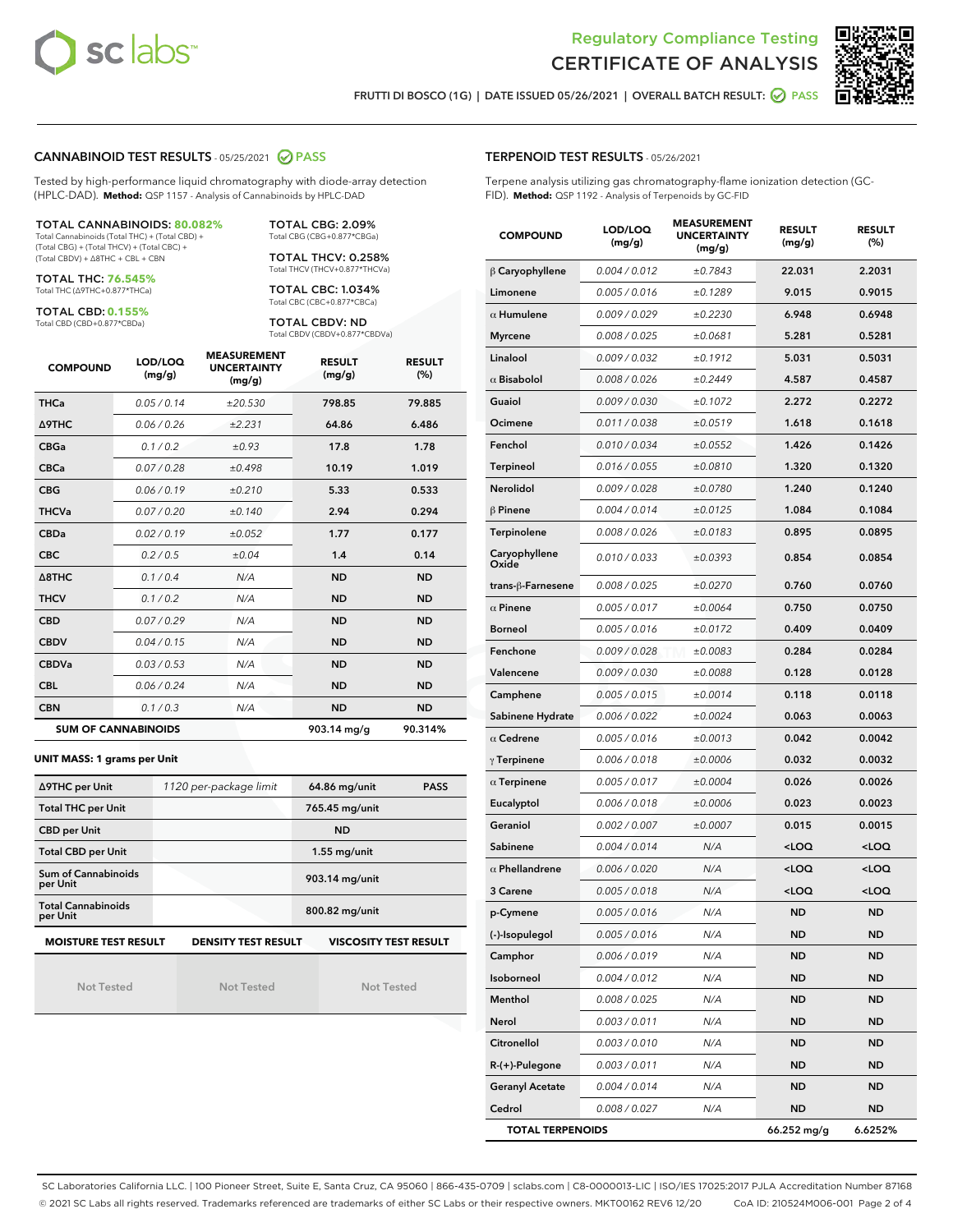



FRUTTI DI BOSCO (1G) | DATE ISSUED 05/26/2021 | OVERALL BATCH RESULT: @ PASS

## CATEGORY 1 PESTICIDE TEST RESULTS - 05/26/2021 2 PASS

Pesticide and plant growth regulator analysis utilizing high-performance liquid chromatography-mass spectrometry (HPLC-MS) or gas chromatography-mass spectrometry (GC-MS). \*GC-MS utilized where indicated. **Method:** QSP 1212 - Analysis of Pesticides and Mycotoxins by LC-MS or QSP 1213 - Analysis of Pesticides by GC-MS

| <b>COMPOUND</b>             | LOD/LOQ<br>$(\mu g/g)$ | <b>ACTION</b><br><b>LIMIT</b><br>$(\mu g/g)$ | <b>MEASUREMENT</b><br><b>UNCERTAINTY</b><br>$(\mu g/g)$ | <b>RESULT</b><br>$(\mu g/g)$ | <b>RESULT</b> |
|-----------------------------|------------------------|----------------------------------------------|---------------------------------------------------------|------------------------------|---------------|
| Aldicarb                    | 0.03 / 0.08            | $\ge$ LOD                                    | N/A                                                     | <b>ND</b>                    | <b>PASS</b>   |
| Carbofuran                  | 0.02/0.05              | $>$ LOD                                      | N/A                                                     | <b>ND</b>                    | <b>PASS</b>   |
| Chlordane*                  | 0.03 / 0.08            | $\ge$ LOD                                    | N/A                                                     | <b>ND</b>                    | <b>PASS</b>   |
| Chlorfenapyr*               | 0.03/0.10              | $\ge$ LOD                                    | N/A                                                     | <b>ND</b>                    | <b>PASS</b>   |
| Chlorpyrifos                | 0.02 / 0.06            | $\ge$ LOD                                    | N/A                                                     | <b>ND</b>                    | <b>PASS</b>   |
| Coumaphos                   | 0.02 / 0.07            | $>$ LOD                                      | N/A                                                     | <b>ND</b>                    | <b>PASS</b>   |
| Daminozide                  | 0.02 / 0.07            | $\ge$ LOD                                    | N/A                                                     | <b>ND</b>                    | <b>PASS</b>   |
| <b>DDVP</b><br>(Dichlorvos) | 0.03/0.09              | $\ge$ LOD                                    | N/A                                                     | <b>ND</b>                    | <b>PASS</b>   |
| <b>Dimethoate</b>           | 0.03 / 0.08            | $\ge$ LOD                                    | N/A                                                     | <b>ND</b>                    | <b>PASS</b>   |
| Ethoprop(hos)               | 0.03/0.10              | $>$ LOD                                      | N/A                                                     | <b>ND</b>                    | <b>PASS</b>   |
| Etofenprox                  | 0.02 / 0.06            | $\ge$ LOD                                    | N/A                                                     | <b>ND</b>                    | <b>PASS</b>   |
| Fenoxycarb                  | 0.03 / 0.08            | $>$ LOD                                      | N/A                                                     | <b>ND</b>                    | <b>PASS</b>   |
| Fipronil                    | 0.03 / 0.08            | $\ge$ LOD                                    | N/A                                                     | <b>ND</b>                    | <b>PASS</b>   |
| Imazalil                    | 0.02 / 0.06            | $\ge$ LOD                                    | N/A                                                     | <b>ND</b>                    | <b>PASS</b>   |
| Methiocarb                  | 0.02 / 0.07            | $\ge$ LOD                                    | N/A                                                     | <b>ND</b>                    | <b>PASS</b>   |
| Methyl<br>parathion         | 0.03/0.10              | $>$ LOD                                      | N/A                                                     | <b>ND</b>                    | <b>PASS</b>   |
| <b>Mevinphos</b>            | 0.03/0.09              | $>$ LOD                                      | N/A                                                     | <b>ND</b>                    | <b>PASS</b>   |
| Paclobutrazol               | 0.02 / 0.05            | $\ge$ LOD                                    | N/A                                                     | <b>ND</b>                    | <b>PASS</b>   |
| Propoxur                    | 0.03/0.09              | $\ge$ LOD                                    | N/A                                                     | <b>ND</b>                    | <b>PASS</b>   |
| Spiroxamine                 | 0.03 / 0.08            | $\ge$ LOD                                    | N/A                                                     | <b>ND</b>                    | <b>PASS</b>   |
| <b>Thiacloprid</b>          | 0.03/0.10              | $\ge$ LOD                                    | N/A                                                     | <b>ND</b>                    | <b>PASS</b>   |
|                             |                        |                                              |                                                         |                              |               |

## CATEGORY 2 PESTICIDE TEST RESULTS - 05/26/2021 @ PASS

| <b>COMPOUND</b>          | LOD/LOO<br>$(\mu g/g)$ | <b>ACTION</b><br>LIMIT<br>$(\mu g/g)$ | <b>MEASUREMENT</b><br><b>UNCERTAINTY</b><br>$(\mu g/g)$ | <b>RESULT</b><br>$(\mu g/g)$ | <b>RESULT</b> |  |
|--------------------------|------------------------|---------------------------------------|---------------------------------------------------------|------------------------------|---------------|--|
| Abamectin                | 0.03/0.10              | 0.1                                   | N/A                                                     | <b>ND</b>                    | <b>PASS</b>   |  |
| Acephate                 | 0.02/0.07              | 0.1                                   | N/A                                                     | <b>ND</b>                    | <b>PASS</b>   |  |
| Acequinocyl              | 0.02/0.07              | 0.1                                   | N/A                                                     | <b>ND</b>                    | <b>PASS</b>   |  |
| Acetamiprid              | 0.02/0.05              | 0.1                                   | N/A                                                     | <b>ND</b>                    | <b>PASS</b>   |  |
| Azoxystrobin             | 0.02/0.07              | 0.1                                   | N/A                                                     | <b>ND</b>                    | <b>PASS</b>   |  |
| <b>Bifenazate</b>        | 0.01/0.04              | 0.1                                   | N/A                                                     | <b>ND</b>                    | <b>PASS</b>   |  |
| <b>Bifenthrin</b>        | 0.02/0.05              | 3                                     | N/A                                                     | <b>ND</b>                    | <b>PASS</b>   |  |
| <b>Boscalid</b>          | 0.03/0.09              | 0.1                                   | N/A                                                     | <b>ND</b>                    | <b>PASS</b>   |  |
| Captan                   | 0.19/0.57              | 0.7                                   | N/A                                                     | <b>ND</b>                    | <b>PASS</b>   |  |
| Carbaryl                 | 0.02/0.06              | 0.5                                   | N/A                                                     | <b>ND</b>                    | <b>PASS</b>   |  |
| Chlorantranilip-<br>role | 0.04/0.12              | 10                                    | N/A                                                     | <b>ND</b>                    | <b>PASS</b>   |  |
| Clofentezine             | 0.03/0.09              | 0.1                                   | N/A                                                     | <b>ND</b>                    | <b>PASS</b>   |  |

## CATEGORY 2 PESTICIDE TEST RESULTS - 05/26/2021 continued

| <b>COMPOUND</b>               | LOD/LOQ<br>(µg/g) | <b>ACTION</b><br><b>LIMIT</b><br>$(\mu g/g)$ | <b>MEASUREMENT</b><br><b>UNCERTAINTY</b><br>$(\mu g/g)$ | <b>RESULT</b><br>(µg/g) | <b>RESULT</b> |
|-------------------------------|-------------------|----------------------------------------------|---------------------------------------------------------|-------------------------|---------------|
| Cyfluthrin                    | 0.12 / 0.38       | $\overline{c}$                               | N/A                                                     | ND                      | <b>PASS</b>   |
| Cypermethrin                  | 0.11 / 0.32       | $\mathcal{I}$                                | N/A                                                     | ND                      | <b>PASS</b>   |
| <b>Diazinon</b>               | 0.02 / 0.05       | 0.1                                          | N/A                                                     | <b>ND</b>               | <b>PASS</b>   |
| Dimethomorph                  | 0.03 / 0.09       | 2                                            | N/A                                                     | ND                      | <b>PASS</b>   |
| Etoxazole                     | 0.02 / 0.06       | 0.1                                          | N/A                                                     | ND                      | <b>PASS</b>   |
| Fenhexamid                    | 0.03 / 0.09       | 0.1                                          | N/A                                                     | ND                      | <b>PASS</b>   |
| Fenpyroximate                 | 0.02 / 0.06       | 0.1                                          | N/A                                                     | <b>ND</b>               | <b>PASS</b>   |
| Flonicamid                    | 0.03 / 0.10       | 0.1                                          | N/A                                                     | ND                      | <b>PASS</b>   |
| Fludioxonil                   | 0.03 / 0.10       | 0.1                                          | N/A                                                     | ND                      | <b>PASS</b>   |
| Hexythiazox                   | 0.02 / 0.07       | 0.1                                          | N/A                                                     | ND                      | <b>PASS</b>   |
| Imidacloprid                  | 0.04 / 0.11       | 5                                            | N/A                                                     | ND                      | <b>PASS</b>   |
| Kresoxim-methyl               | 0.02 / 0.07       | 0.1                                          | N/A                                                     | ND                      | <b>PASS</b>   |
| Malathion                     | 0.03 / 0.09       | 0.5                                          | N/A                                                     | <b>ND</b>               | <b>PASS</b>   |
| Metalaxyl                     | 0.02 / 0.07       | $\overline{c}$                               | N/A                                                     | ND                      | <b>PASS</b>   |
| Methomyl                      | 0.03 / 0.10       | 1                                            | N/A                                                     | ND                      | <b>PASS</b>   |
| Myclobutanil                  | 0.03 / 0.09       | 0.1                                          | N/A                                                     | <b>ND</b>               | <b>PASS</b>   |
| Naled                         | 0.02 / 0.07       | 0.1                                          | N/A                                                     | ND                      | <b>PASS</b>   |
| Oxamyl                        | 0.04 / 0.11       | 0.5                                          | N/A                                                     | ND                      | <b>PASS</b>   |
| Pentachloronitro-<br>benzene* | 0.03 / 0.09       | 0.1                                          | N/A                                                     | ND                      | <b>PASS</b>   |
| Permethrin                    | 0.04 / 0.12       | 0.5                                          | N/A                                                     | ND                      | <b>PASS</b>   |
| Phosmet                       | 0.03 / 0.10       | 0.1                                          | N/A                                                     | ND                      | <b>PASS</b>   |
| Piperonylbu-<br>toxide        | 0.02 / 0.07       | 3                                            | N/A                                                     | ND                      | <b>PASS</b>   |
| Prallethrin                   | 0.03 / 0.08       | 0.1                                          | N/A                                                     | ND                      | <b>PASS</b>   |
| Propiconazole                 | 0.02 / 0.07       | 0.1                                          | N/A                                                     | ND                      | <b>PASS</b>   |
| Pyrethrins                    | 0.04 / 0.12       | 0.5                                          | N/A                                                     | ND                      | <b>PASS</b>   |
| Pyridaben                     | 0.02 / 0.07       | 0.1                                          | N/A                                                     | <b>ND</b>               | <b>PASS</b>   |
| Spinetoram                    | 0.02 / 0.07       | 0.1                                          | N/A                                                     | ND                      | <b>PASS</b>   |
| Spinosad                      | 0.02 / 0.07       | 0.1                                          | N/A                                                     | ND                      | <b>PASS</b>   |
| Spiromesifen                  | 0.02 / 0.05       | 0.1                                          | N/A                                                     | <b>ND</b>               | <b>PASS</b>   |
| Spirotetramat                 | 0.02 / 0.06       | 0.1                                          | N/A                                                     | ND                      | <b>PASS</b>   |
| Tebuconazole                  | 0.02 / 0.07       | 0.1                                          | N/A                                                     | ND                      | <b>PASS</b>   |
| Thiamethoxam                  | 0.03 / 0.10       | 5                                            | N/A                                                     | <b>ND</b>               | <b>PASS</b>   |
| Trifloxystrobin               | 0.03 / 0.08       | 0.1                                          | N/A                                                     | <b>ND</b>               | <b>PASS</b>   |

SC Laboratories California LLC. | 100 Pioneer Street, Suite E, Santa Cruz, CA 95060 | 866-435-0709 | sclabs.com | C8-0000013-LIC | ISO/IES 17025:2017 PJLA Accreditation Number 87168 © 2021 SC Labs all rights reserved. Trademarks referenced are trademarks of either SC Labs or their respective owners. MKT00162 REV6 12/20 CoA ID: 210524M006-001 Page 3 of 4